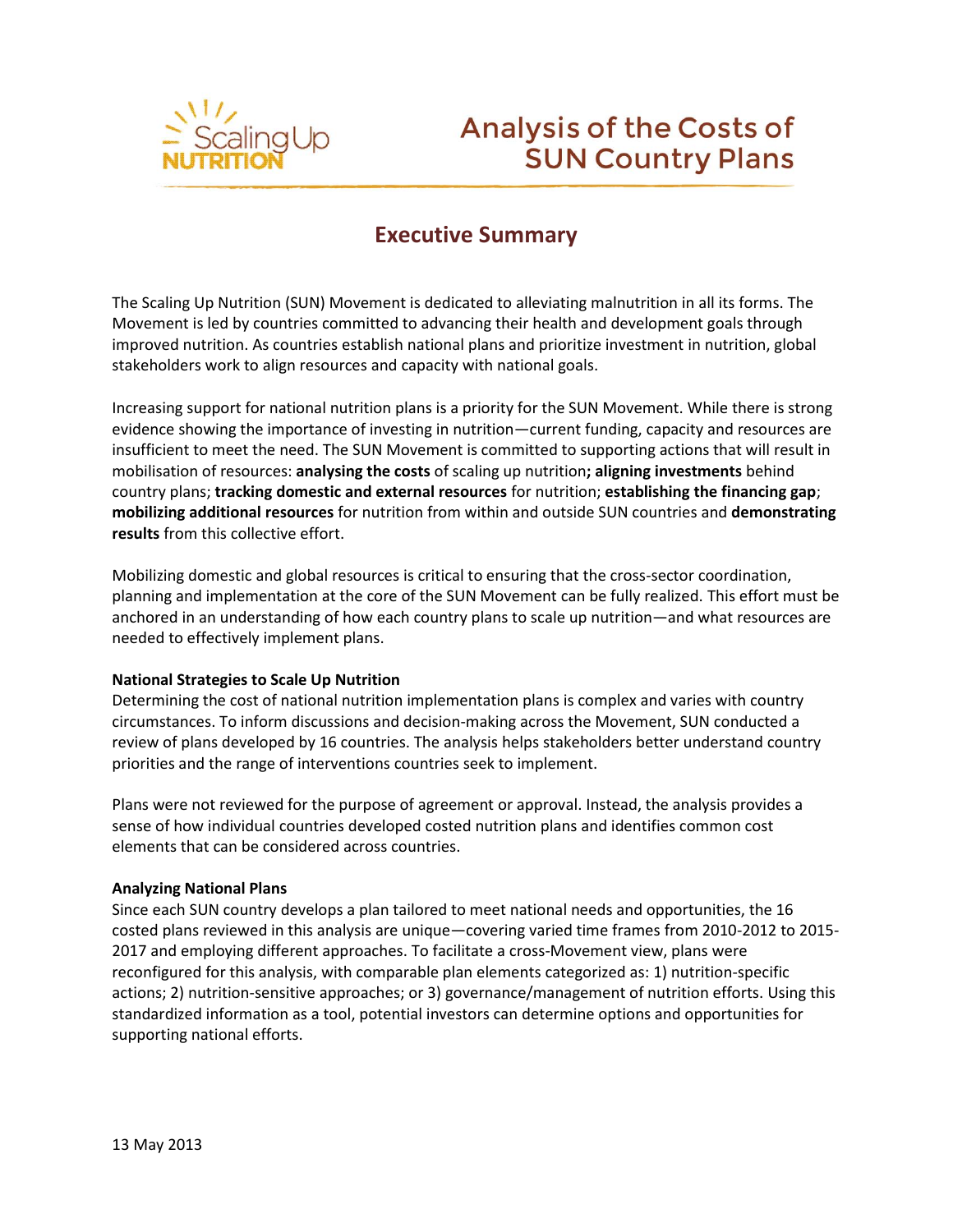Specific Nutrition Actions, designed to directly impact nutrition status, target mostly women and children. In total, specific nutrition actions account for approximately \$2.5 billion in the 16 costed plans. This includes:

- Promotion of good nutrition practices (*\$1.1 billion*);
- Vitamin and mineral intake, including supplementation, fortification and de-worming (*\$555 million*);
- Acute malnutrition management (*\$542 million*); and
- Provision of fortified complementary foods for young children as well as pregnant or lactating women (*\$249 million*).

Nutrition-Sensitive Approaches address the underlying causes of poor nutrition and complement specific nutrition actions. The strategies are implemented through a range of sectors and target different groups of people. Implementing nutrition-sensitive approaches is estimated to cost \$9.3 billion across the 16 plans. This includes:

- Promotion of nutrition-sensitive food security/food systems (*\$8.9 billion*);
- Enhancement of caring environments (*\$1.6 million*); and
- Investment in public health services, including improved water and sanitation (*\$409 million)*.

Nutrition Governance refers to all interventions aimed at strengthening national and sub-national capacity to bring stakeholders together and enable them to coordinate effectively. In total, the 16 plans analyzed include approximately \$732 million to support nutrition governance. This includes:

- Coordination and information management *(\$352 million);*
- System capacity building *(\$352 million);* and
- Policy development, advocacy and communication *(\$78 million).*

### **From Costs to Mobilization**

Building on this initial review of 16 country plans, SUN Movement stakeholders will collaorate with national officials to analyze gaps in resources and capacity needed to fully implement planned efforts.

National plans to alleviate malnutrition are currently under development in the SUN countries whose plans were not incorporated in this analysis. SUN countries and stakeholders will work together to better understand ways in which funding needs change as increased efforts are made to realize national goals. Further work will also be conducted to hone estimates regarding the costs of implementing nutrition-sensitive approaches.